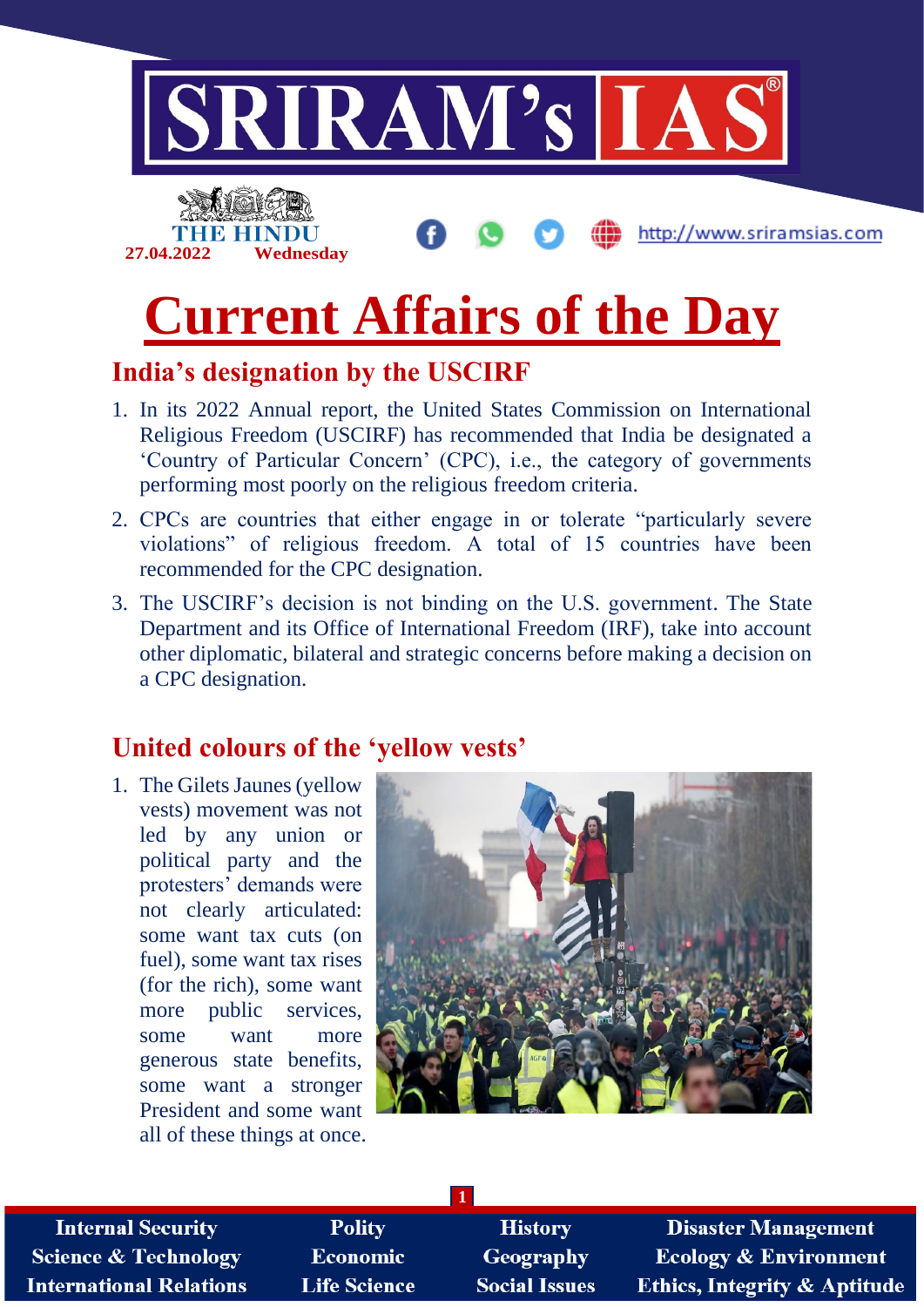

- 2. The Gilets Jaunes have targeted the French state as both villain and saviour. They have organized groups to protest outside government offices all over the country yet, despite their ire, they also demand redress from the very same state they abhor.
- 3. They want the French government to lower fuel taxes, cut property taxes, and hire more doctors for rural clinics. This paradox has a long pedigree in French history.

## **Splinternet**

1. The internet is changing. The outcome of the recent spat between the Center

and Twitter is one among many instances which may alter the future of the world wide web. The open web, now a mere shadow of its former self, is often dubbed the splinternet.

2. A fusion of the words "split" and



"internet", the splinternet is a fragmented version of the world wide web with national identities. The reasons for this 'split' include global politics, national security, religion and more.

- 3. In its original form, the internet transcended borders and allowed people unfettered access to virtually everything, while the splinternet limits citizens' access to data, forces businesses to keep data within borders, and even changes how they operate within a state.
- 4. Splinternet is often defined as the balkanization of the net, as nations try to preserve their sovereign identities and economic interests.

| <b>Internal Security</b>        | <b>Polity</b>       | <b>History</b>       | <b>Disaster Management</b>              |  |  |
|---------------------------------|---------------------|----------------------|-----------------------------------------|--|--|
| <b>Science &amp; Technology</b> | <b>Economic</b>     | Geography            | <b>Ecology &amp; Environment</b>        |  |  |
| <b>International Relations</b>  | <b>Life Science</b> | <b>Social Issues</b> | <b>Ethics, Integrity &amp; Aptitude</b> |  |  |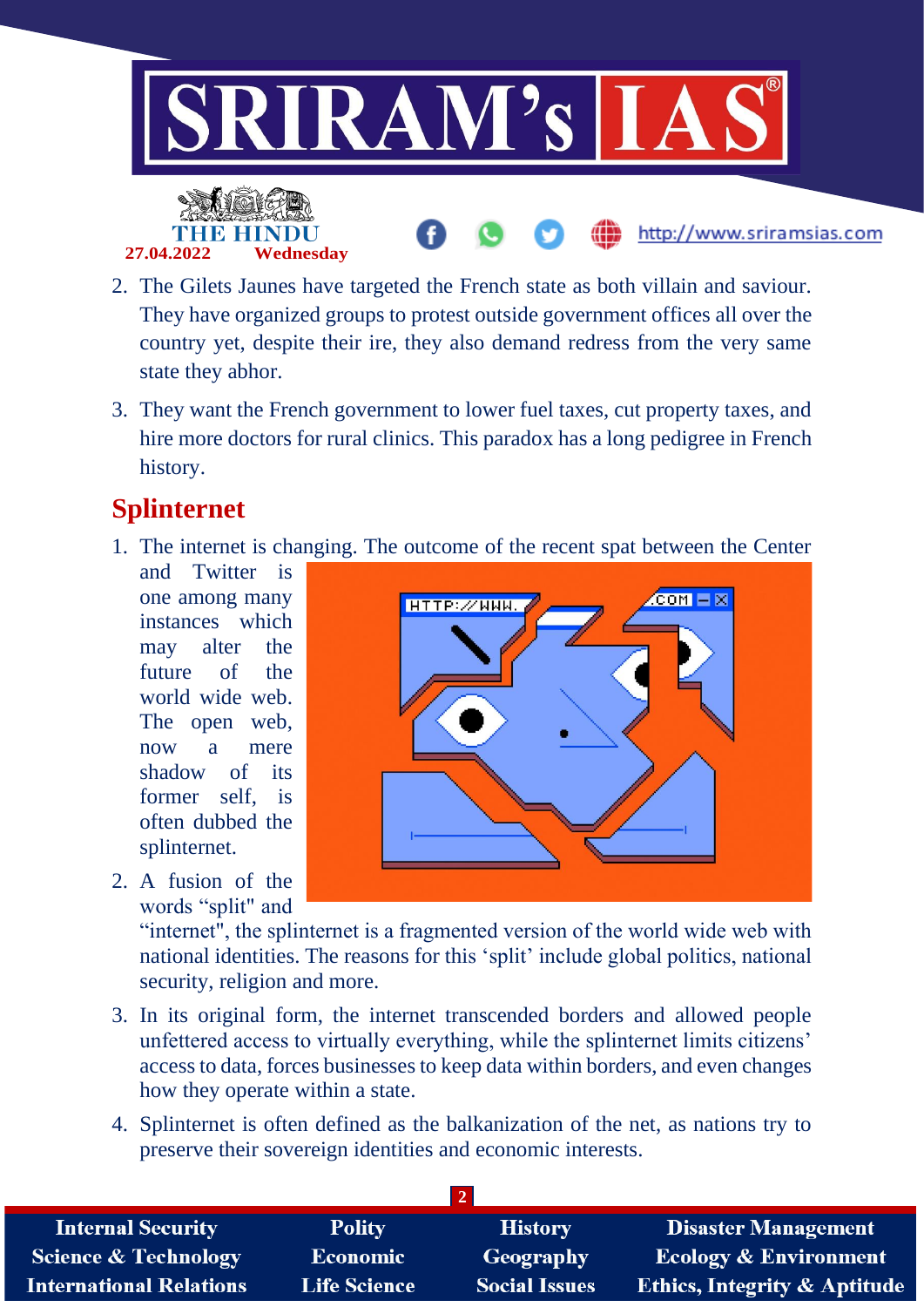

http://www.sriramsias.com

**'CBDT aims to lift tax-GDP ratio to 15-20% from the current 12%'**



Note: GDP is as per the latest estimates published by CSO.

**27.04.2022 Wednesday**

जीडीपी, केन्द्रीय सांख्यिकी कार्यालय द्वारा प्रकाशित नवीनतम अनुमानों के अनुसार है।

- 1. India's net direct tax collections amounted to ₹14,09,640.83 crore for FY22, which is the highest collection ever, signalling that the Indian economy has bounced back after two years of the pandemic.
- 2. The tax-to-GDP ratio jumped to 11.7 per cent in FY22 from 10.3 percent in FY21. This was the highest since 1999.
- 3. As against ₹14.09 lakh crore this year, our collection in 2020-21 was only ₹9.45 lakh crore. In a single year, we moved upward by nearly ₹4.5 lakh crore, registering a growth of 49%.
- 4. "The collection is the best-ever as far as income tax and corporation tax are concerned."

| $\vert 3 \vert$                 |                     |                      |                                         |  |  |
|---------------------------------|---------------------|----------------------|-----------------------------------------|--|--|
| <b>Internal Security</b>        | <b>Polity</b>       | <b>History</b>       | <b>Disaster Management</b>              |  |  |
| <b>Science &amp; Technology</b> | <b>Economic</b>     | Geography            | <b>Ecology &amp; Environment</b>        |  |  |
| <b>International Relations</b>  | <b>Life Science</b> | <b>Social Issues</b> | <b>Ethics, Integrity &amp; Aptitude</b> |  |  |